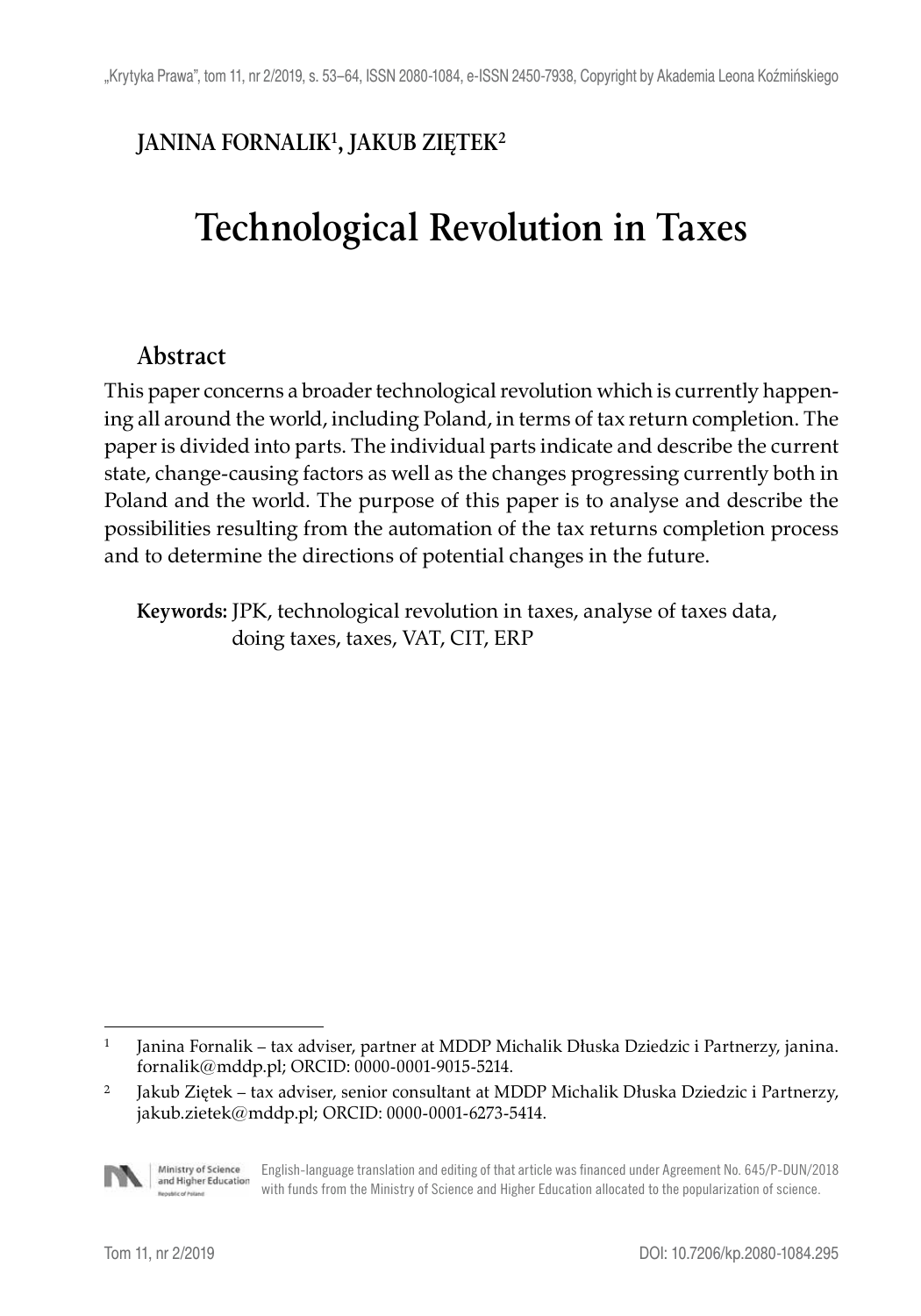# **The current state in Poland and change-causing factors**

Technological changes and their consequences have already affected all areas of life. In terms of tax return completion, major changes, caused by technological progress and the opportunity to process great datasets both by taxable persons and tax authorities also occur.

Until recently, significant disparities between the use of technology by taxable persons and tax authorities could be noticed in Poland. The tax authorities, until the introduction of reporting in the form of the Polish equivalent of SAF-T files [hereinafter referred to as JP $K^3$ ], made very limited use of the opportunities offered by the analysis of digital files and the possibility of processing practically unlimited datasets. However, taxable persons, especially the largest ones or those that are part of international capital groups, have already used technology in order to manage their enterprises and do their taxes.

The taxable persons have used both simple pieces of software that made it easier to do taxes on an ongoing basis or automating repetitive activities (e.g. verifying the exchange rate used) and more complex tools that even covered the management of the entire enterprise, the so-called  $ERP<sup>4</sup>$  systems, so far. Integrated or modular ERP systems were and are very common in Poland and they help taxable persons to both do their taxes and manage their enterprises<sup>5</sup> in general.

At the beginning, it is necessary to differentiate between the facultative use of technology for completing tax returns by taxable persons, which is led by the desire to simplify and automate processes, and the forced use of technology for completing tax returns which is the result of changes in law which force taxable persons to pay or report their taxes in a specific way.

It should be pointed out that in Poland, practically up to mid-2016, taxable persons were not required to use any technologies, and the implementation of the latter could only make doing taxes and general enterprise management easier. As indicated above, the automation of the process of tax return completion was used chiefly in large companies due to the scale of their activity and a high number of

<sup>3</sup> JPK – Jednolity Plik Kontrolny. A possible literal translation into English could be 'Unified Control File' [translator's note].

<sup>4</sup> Enterprise resource planning – ERP.

<sup>5</sup> T. Gospodarek, *Systemy ERP. Modelowanie, projektowanie, wdrażanie*, Gliwice 2015.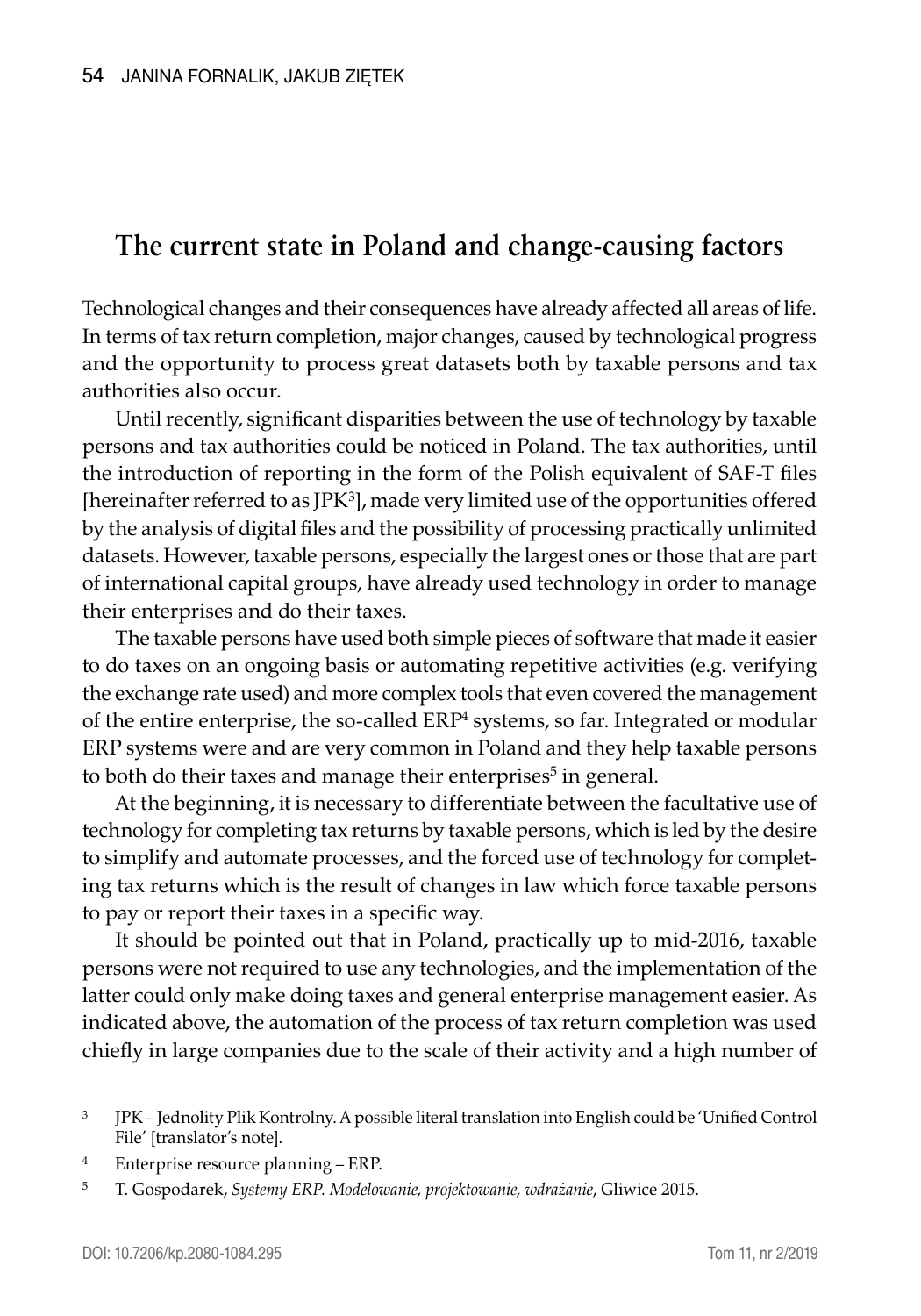transactions which required proper reporting for tax and accounting purposes. In most cases, it took place through the automation of tax functions in advanced ERP financial and accounting systems.

Undoubtedly, a turning point in the process of using technologies in the tax system in Poland. The turning point was the introduction of the obligation to submit reports in the form of JPK and the necessity to send JPK\_VAT files, or VAT registers in the form of a JPK file structure, electronically on a monthly basis.

JPK\_VAT structures were first required from the largest taxable persons,<sup>6</sup> and now the obligation to prepare them applies to every taxable person, even a microentrepreneur. The implementation of JPK coincided with the withdrawal of the opportunity to submit most tax returns on paper. Thus, the thesis that **a real technological revolution in doing taxes in Poland began with the implementation of JPK** seems justified.

A question could therefore be asked: why was there any revolution in taxes at all? Undoubtedly, there are two groups of factors which, in a sense, forced changes in the form of completing tax returns and caused the use of technologies by taxable persons.

The first group of factors consists of technological factors which mainly influence the facultative implementation of new technologies by taxable persons. The factors in this group are as follows:

- 1) General technological advancement, including the opportunity of easy communication by electronic means both with the tax authorities and within a taxable person's enterprise,
- 2) The necessity of analysing so-called "big data" quickly and in detail and reporting them to international capital groups by taxable persons,
- 3) An increase in labour costs and the necessity for the automation of repetitive activities,
- 4) Developing infrastructure and resources for the implementation of new technologies,
- 5) The use of modern technologies, including ERP systems without which the business activities of many taxable persons would be impossible or significantly more difficult to conduct due to their scale.

As for the second group, it consists of pro-fiscal factors which influence the forced use of technologies used in order to complete tax returns. This group includes:

From July 2016.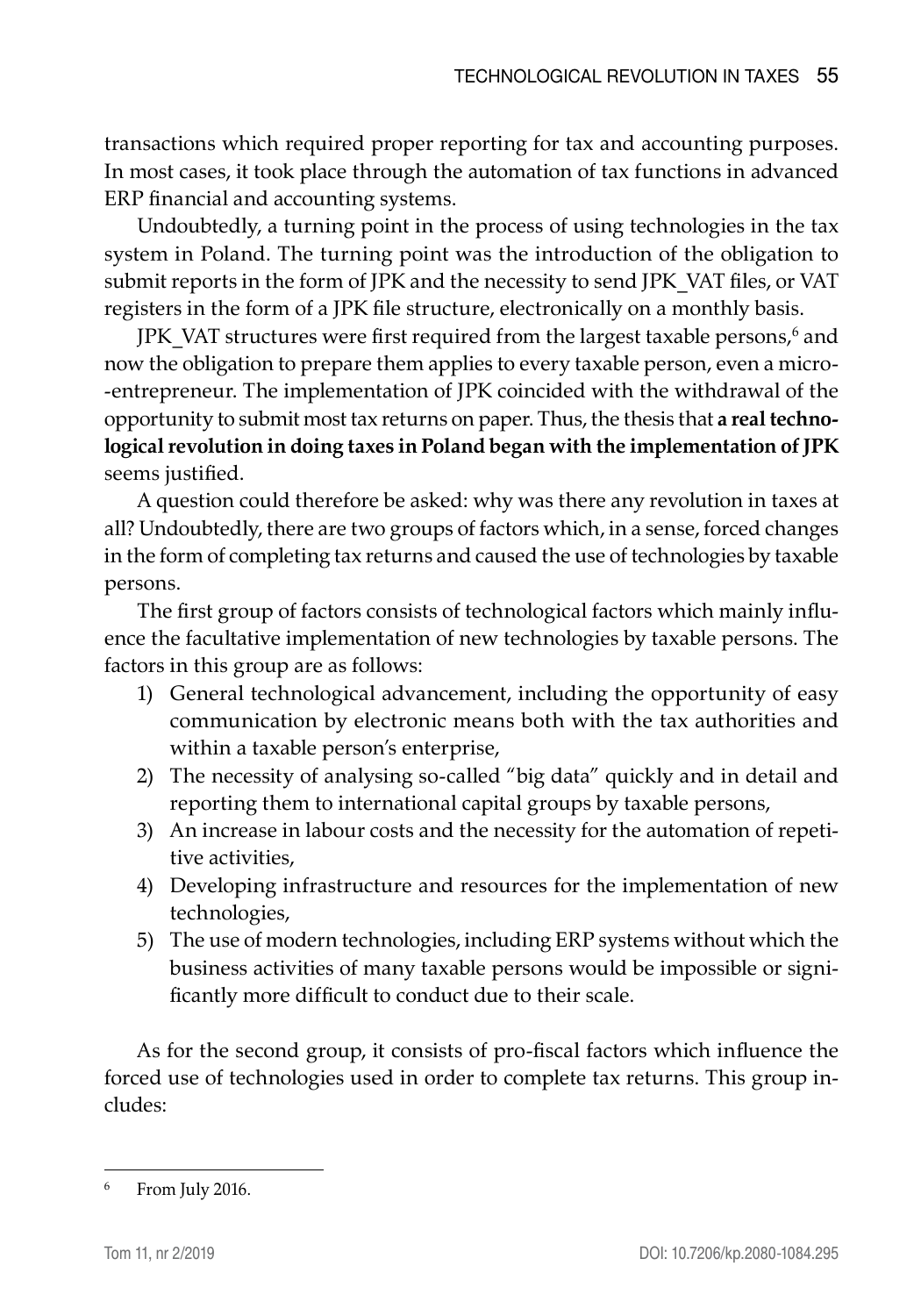- 1) The necessity of limiting tax frauds which are possible to detect exclusively in case of the tax authorities' continual and current analysis of transactions,
- 2) The need for introducing the transparency of tax returns which would make it possible to analyse transactions between contractors and to identify incorrect transactions,
- 3) Ensuring the full transparency of a taxable person's activities,
- 4) The automation of tax inspections and an increase in their efficiency, thanks to the possibility of verifying almost all transactions of a taxable person in an unusually precise way,
- 5) Prevention of events which have a negative influence on the state of government finances,
- 6) The desire for exact predictions of state revenue and the possibility of reacting quickly to changes,
- 7) Reducing the operating costs of the tax administration, thanks to the use of new technologies,
- 8) The possibility of cross-verifying B2B transactions thanks to two-sided reporting, as in case of JPK\_VAT.

# **Tax technologies in Poland and around the world**

The level of the forced automation of doing taxes varies significantly in individual countries. Obviously, the pace and manner of digitalising completing tax returns is different for every country, however, all countries pursue the same goal – they intend to collect, process and report tax information, and by analysing it properly, they intend to make it possible to conduct efficient and effective tax audits by means of as few resources as possible.

Examples of countries which are advanced in the process of the automation of completing tax returns and have implemented interesting instruments to force the digitalisation of doing taxes are presented below. Poland, that has so far implemented a number of developed mechanisms which provide access to a huge database on every taxable person's business activity for the tax authorities, will be the starting point. However, the tax authorities are not always equipped with a tool that is sufficient for analysing such data resources, though there is undoubtedly constant progress in this respect.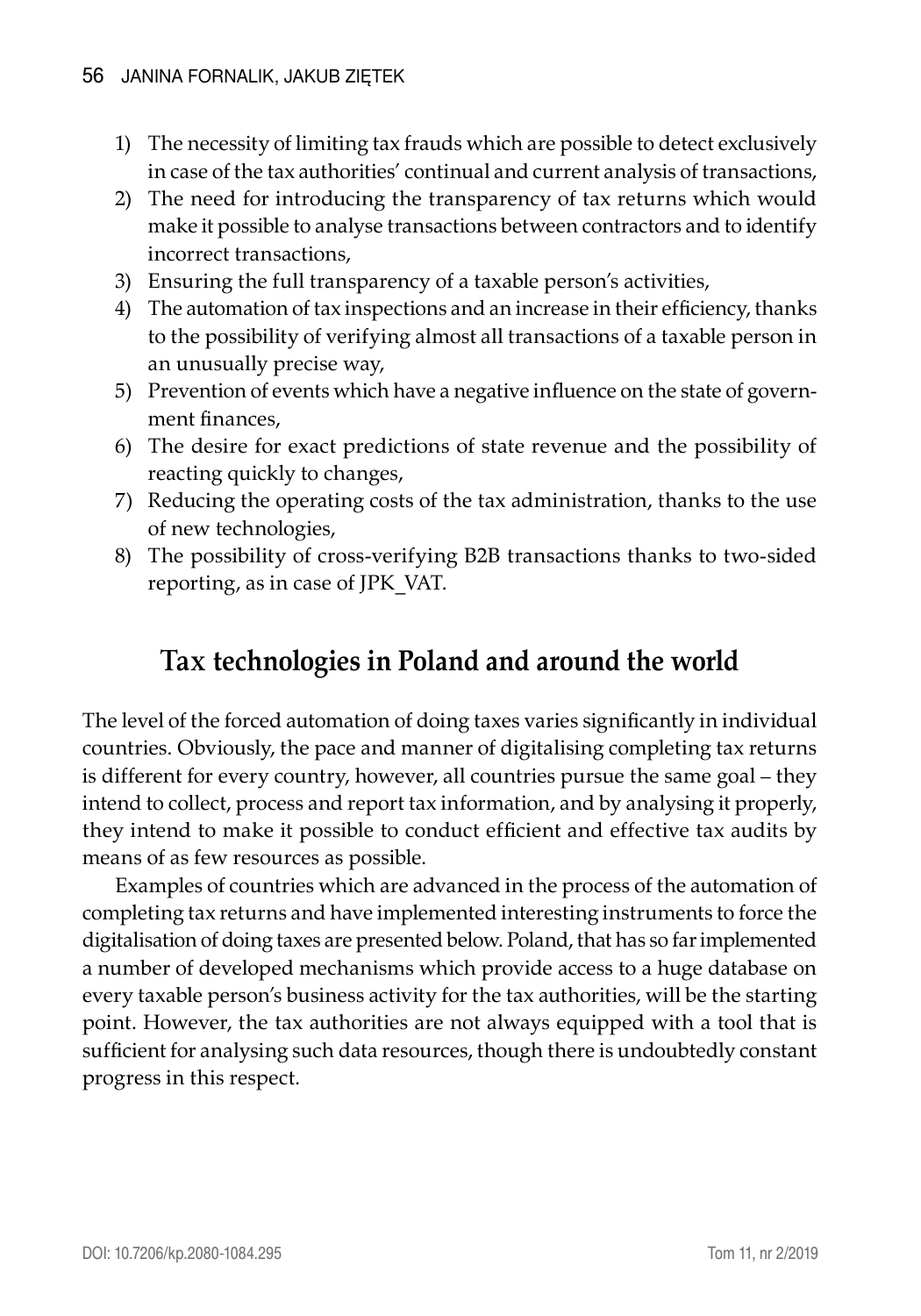# **Poland**

## **JPK**

At present, JPK consists of seven structures which mirror individual registers and accounting and tax documents, and it is based on the model of the SAF-T<sup>7</sup> file developed by the OECD. Files are created in XML format. Only the JPK\_VAT structure which mirrors VAT registers is sent by taxable persons without a prior call, in monthly periods, by deadlines for submitting a monthly VAT return. It should be noted that the monthly periods of JPK\_VAT reporting also apply to those taxable persons who submit quarterly VAT returns. The remaining structures should be sent by a taxable person to the tax authorities upon request.

Data in the sent JPK\_VAT files involve all transactions which are taxable for VAT purposes, so they provide precise information on a taxable person's business. It should be noted that in obtaining data concerning both output VAT and input VAT, the tax authorities are able to relate declared input VAT to output VAT, which should limit a potential possibility of the extortion of unpaid VAT, meaning, to detect a situation in which input tax was deducted, whereas output VAT was not declared. Additionally, in practice, the JPK\_VAT files submitted by taxable persons form an electronic register of invoices in the database of the tax authorities, as those authorities have information on every invoice settled for VAT purposes, in terms of both purchases and sales.

The remaining structures involve:

- $\Box$  accounting ledger JPK KR
- $\Box$  bank statements JPK WB
- storage JPK\_MAG
- $\Box$  invoices JPK FA (line by line)
- $\Box$  the revenue and expense ledger JPK\_PKPIR
- $\Box$  revenue registry JPK EWP.

#### **STIR**

The act introducing  $STIR<sup>8</sup>$  is aimed at restricting the VAT gap caused by extortion. The act introduced a system, the purpose of which is to eliminate shell entities

<sup>&</sup>lt;sup>7</sup> Single Audit File for Tax – a standard presented by the OECD. It allows for the standarisation of financial data reporting. It is characterised by a unified structure the requirements of which can be met by all taxable persons.

<sup>8</sup> Ustawa z 24 listopada 2017 r. o zmianie niektórych ustaw w celu przeciwdziałania wykorzystywaniu sektora finansowego do wyłudzeń skarbowych (Dz.U. z 2017 r., poz. 2491) (Journal of Laws of 2017, item 2491).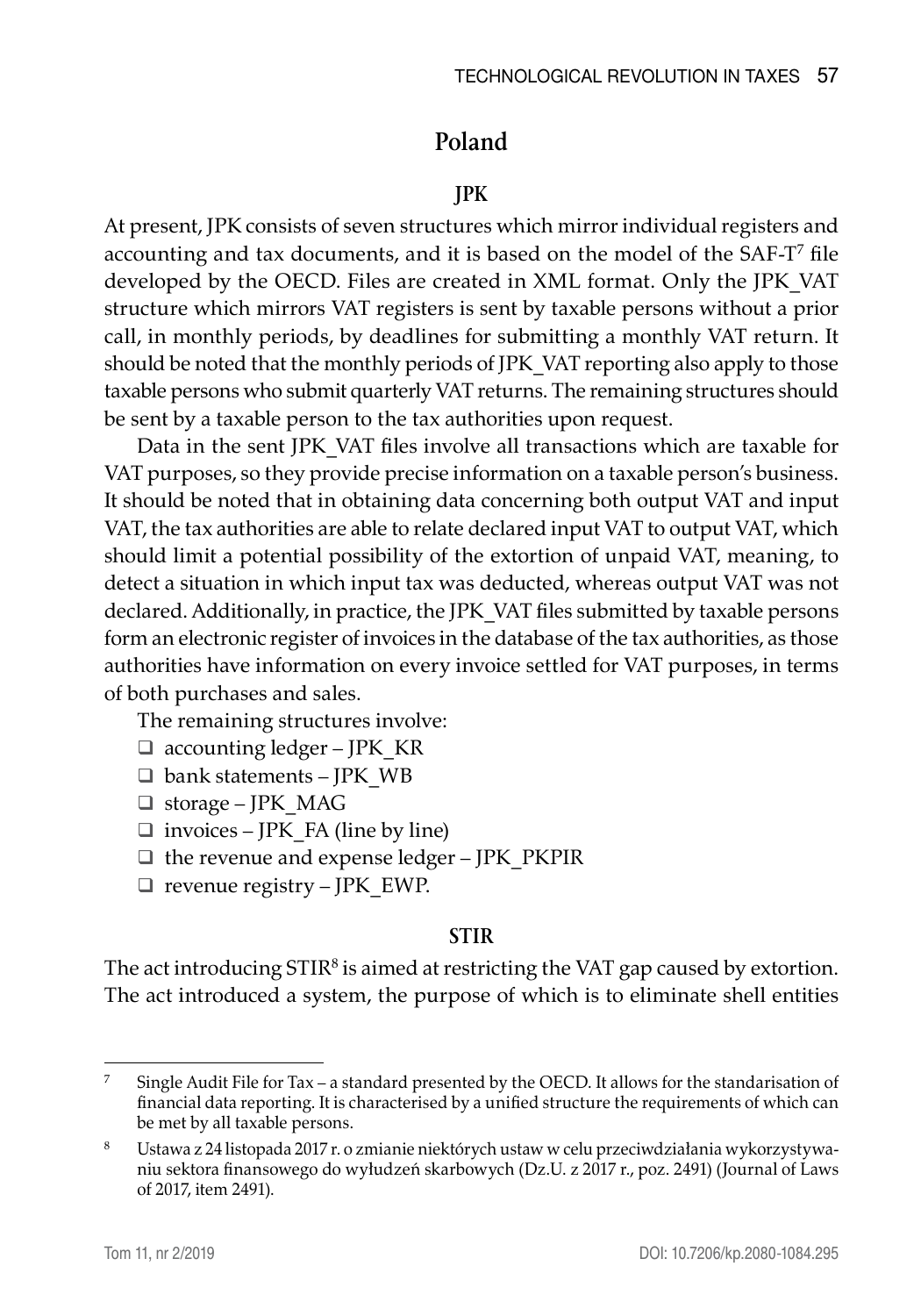that cheat fair entrepreneurs from business trading, and, as a result, improve VAT payers' safety in trading.

This aim is pursued by the Head of the National Tax Administration (KAS), by using data in the ICT system of the clearing house, and a special algorithm which determines the so-called risk indicator (the algorithm has not been published) on the basis of available data. The use and processing of the data is automated, and the Head of the National Tax Administration, banks and credit unions receive the results of analysis of those data – among others, in the form of determining of the risk indicators which also take the provisions of the Act on prevention of money-laundering and financing terrorism into account.<sup>9</sup>

In case of a specified risk indicator according to the algorithms set systemically, the Head of the National Tax Administration has the right to block a business bank account for 72 hours, and the account can be blocked for another 3 months after that period. Thus, the effects of the STIR system may pose a significant threat to the functioning of enterprises, while they result exclusively from the fully automated functions of the system. Therefore, it is essential to adopt appropriate system assumptions so that the results are correct and make it possible to achieve the objectives in the form of limiting tax frauds.

#### **Electronic financial statements**

As of 1 October 2018, full digitalisation in Poland has also covered financial statements which should be submitted as XML files with a logical structure and in the format provided in the Public Information Bulletin (Biuletyn Informacji Publicznej) on the website of the office of the minister competent for public finances.

#### **MDR**

The implementation of the MDR<sup>10</sup> system (i.e. the obligation to report tax schemes) is, to some extent, an implementation of Council Directive (EU) 2018/822 of 25 May 2018. However, the Polish model goes much further. Thanks to the reporting system that has been applicable since 1 January 2019, the Head of the National Tax Administration is informed on those activities of taxable persons which will meet certain conditions specified in the act.

However, those conditions are very broad and indistinct, which means that determining precisely which tax schemes should be reported and which should

<sup>9</sup> In Polish: Ustawa o przeciwdziałaniu praniu pieniędzy oraz finansowaniu terroryzmu [translator's note].

<sup>10</sup> Mandatory disclosure rules.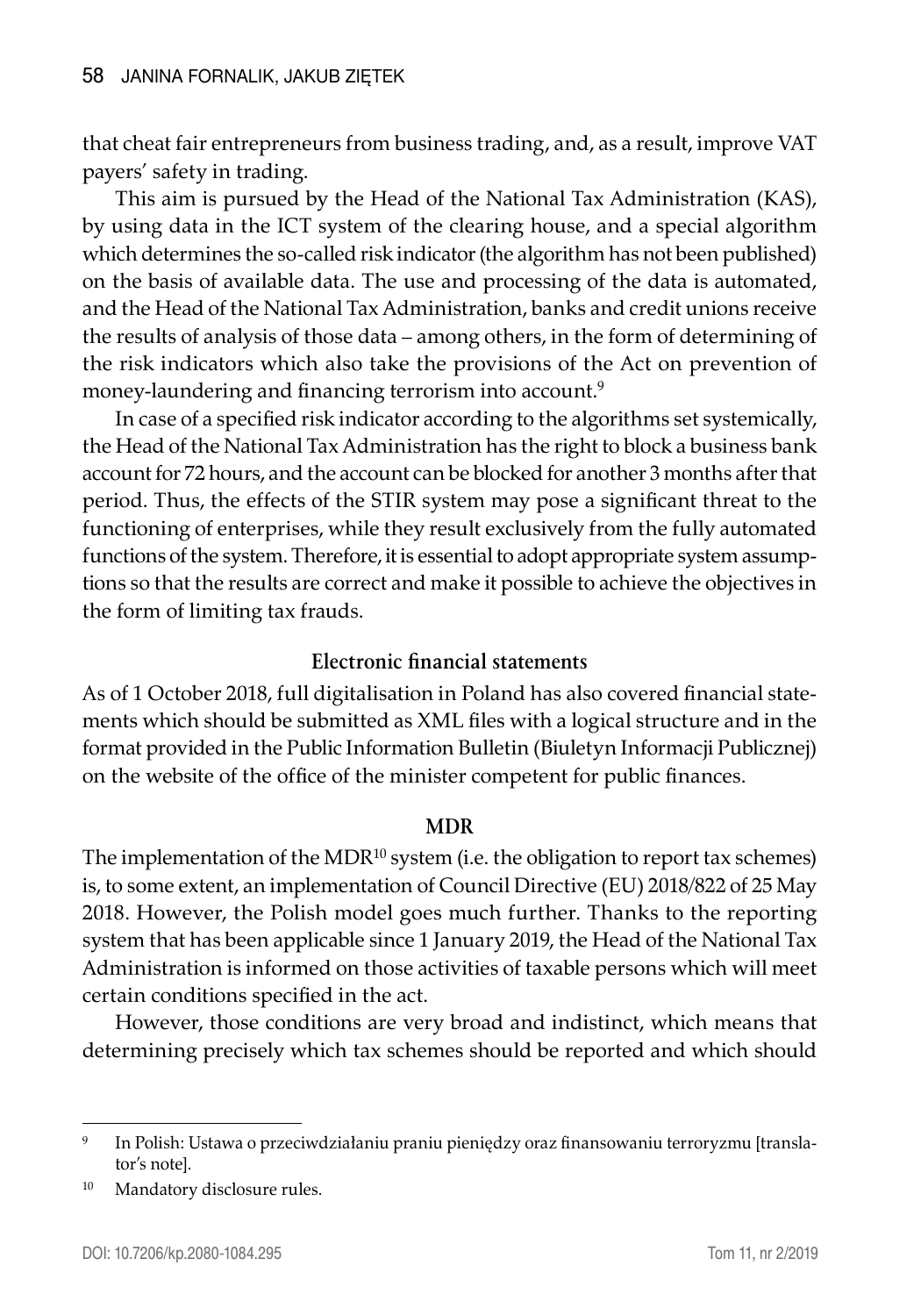not is so difficult that numerous entities may report all pieces of the tax advice that they receive.

Reporting is done by means of an XML file with a specified structure, which will next be analysed by the tax authorities. This will probably be done automatically to some extent. The tax authorities may thus obtain information on taxable persons' planned activities, which, in view of data included in JPK files, will make it possible to conduct a tax audit by using automatic algorithms (including with taking the reported tax schemes into account).

#### **Online cash registers**

There are plans to introduce electronic cash registers and e-receipts in Poland. The purpose of the government draft amendment of the VAT Act and the Trade Metrology Act,<sup>11</sup> prepared in this regard, is to introduce a solution that would allow for using cash registers sending data to a central ICT system maintained by the Head of the National Tax Administration (so-called online cash registers) for the purpose of keeping records of sales and amounts of tax due from selling to natural persons engaging in no business activity and to flat-rate farmers. The draft provides for the creation of the Central Cash Register Repository to which data from cash registers will be uploaded constantly, automatically and directly, in a specified electronic logical structure (JPK).

## **VAT return in the form of a JPK file and the central register of invoices**

An interesting form of digitalisation in the nearest future is also supposed to be the resignation from the obligation to submit standard VAT returns which are to be replaced by extending the scope of data in a JPK\_VAT file by boxes from the VAT declaration form. Such a proposal was presented in the draft amendment of 30 November of the VAT Act and the Tax Ordinance Act.

Importantly, regulations concerning the creation and functioning of the Central Register of Invoices were also presented in the draft. In practice, it may be concluded that data regarding individual invoices are now already included in a JPK\_VAT file that all taxable persons have been obligated to submit as of 1 January 2018. The fact that the data collection was called the Central Register of Invoices shows that the tax authorities are starting to notice and benefit from opportunities offered by analysing data in JPK\_VAT.

<sup>11</sup> Sejm paper No. 2503.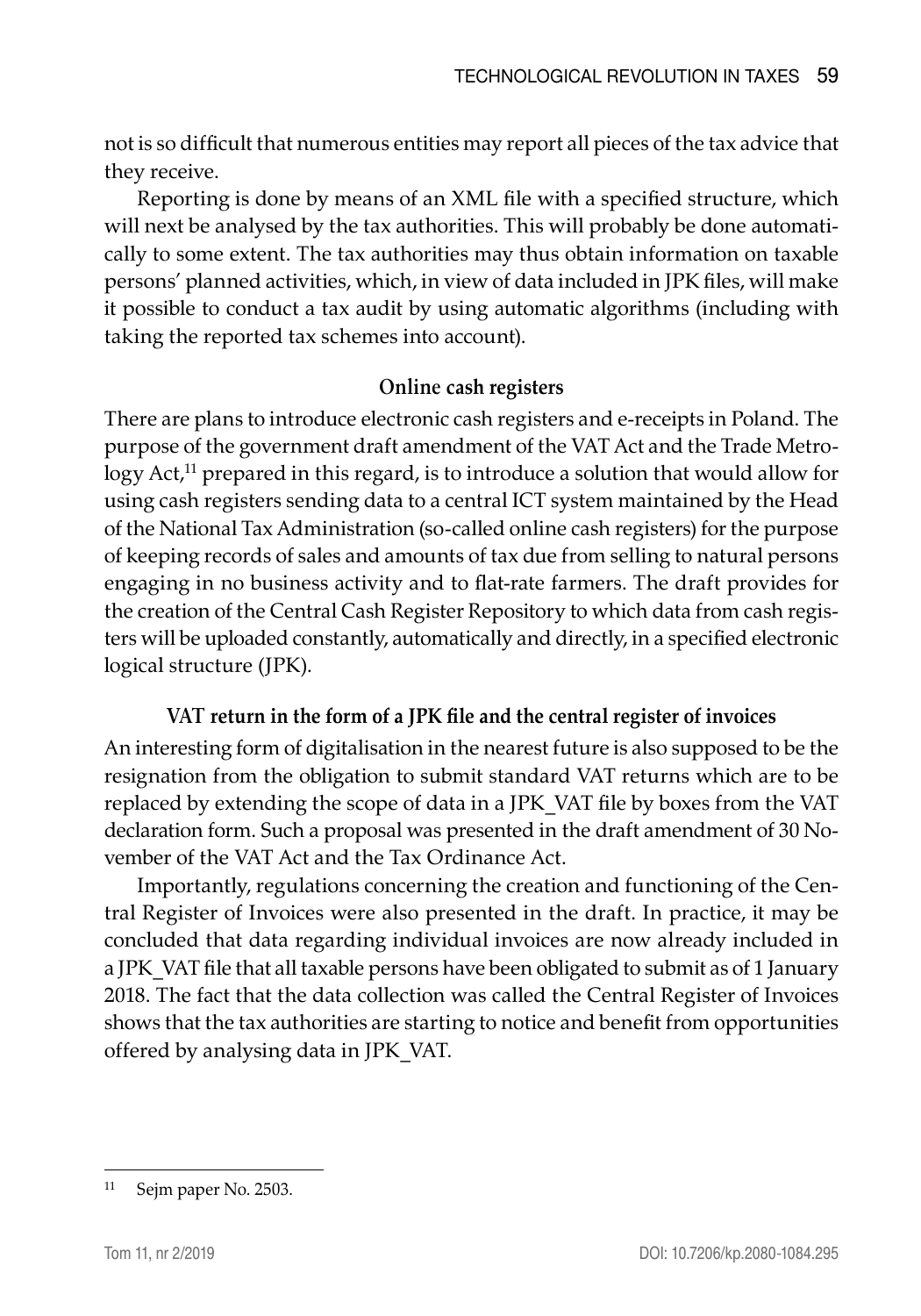#### **Conclusions**

Considering the above, it should be noted that in the last two, three years, Poland has made quite advanced changes to the digitalisation of doing taxes, which are supposed to obtain full information on a taxable person and that person's business. Taxpayers were obligated to present almost all financial data electronically. There are plans for subsequent changes in this regard in 2019. The proper analysis of data from JPK files, financial statements, the STIR system and MDR will allow for information on the current status of a given taxable person to be obtained, it will also make it possible to predict that taxable person's situation in the future, which will result in a possibility of determining the future budget revenue.

## **Brazil**

#### **Invoice verification in real time**

The member of the  $BRICS<sup>12</sup>$  is currently one of the leaders in terms of the tax system digitalisation. Brazil has started the process of implementing systems that would allow the tax authorities to collect data from business accounts, their invoices and tax operations since 2002. In 2008 Brazil implemented the Public Accounting System (SPED) which includes digital accounting (EFD) and electronic invoices (NF-e). The e-invoicing system implemented in Brazil is particularly interesting due to the fact that every issued invoice has to be sent to the authorities and then it has to be verified by the Brazilian tax authority before it is sent to the contractor. The tax authorities can verify the invoice before it is allowed into the economy. Thus, an invoice includes digital information, confirmed with the tax authority.

# **Italy**

## **Spesometro and invoice verification in real time**

In Italy, there is both the necessity of sending VAT registries as XML files, by analogy with the Polish JPK VAT and, as of 2019, the necessity of verifying invoices by the tax authorities. The said verification is done in real time, so the model works similarly to the one implemented in Brazil.

<sup>&</sup>lt;sup>12</sup> The name of a group of developing countries – Brazil, Russia, India, China and the Republic of South Africa.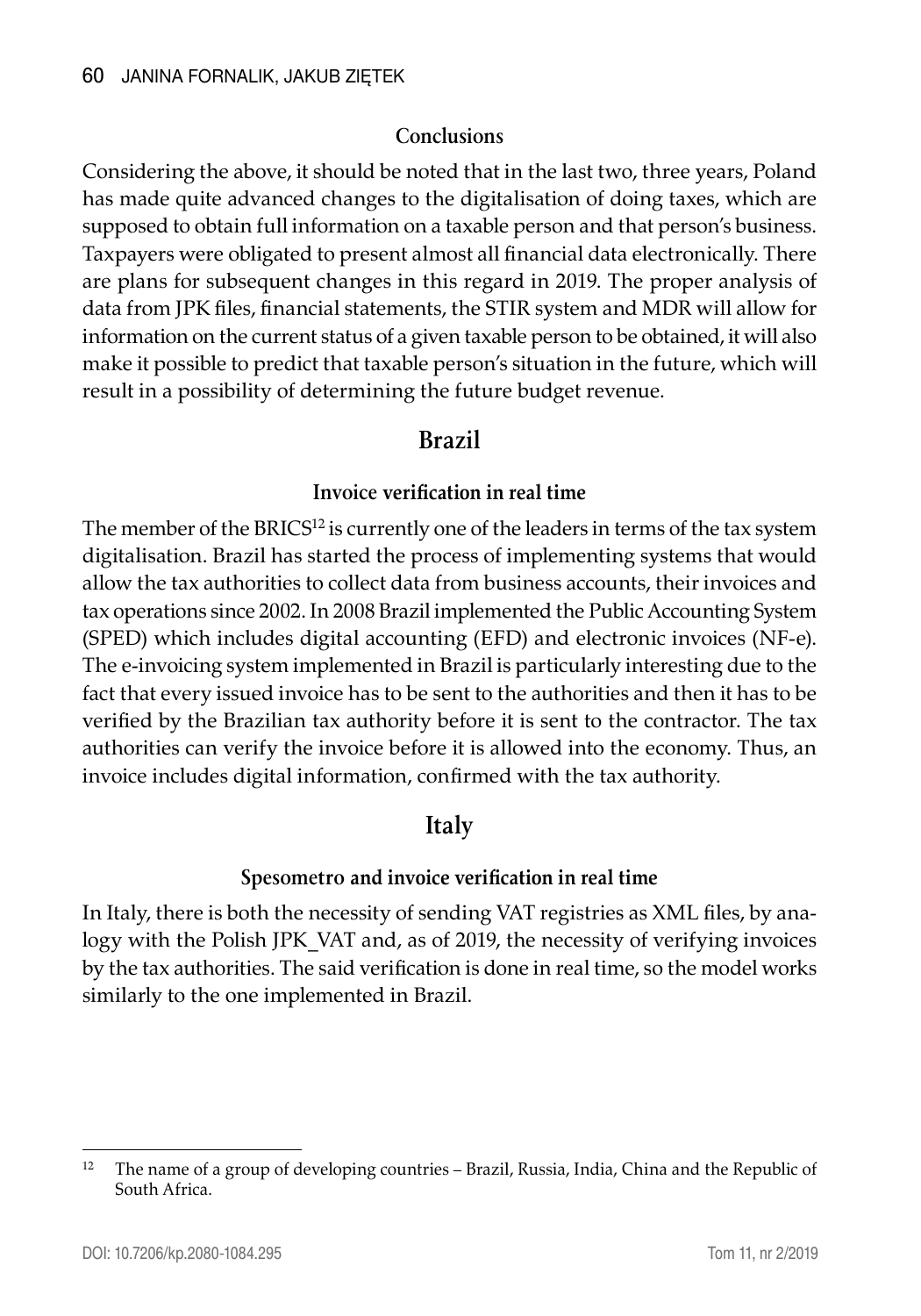# **Hungary**

#### **Invoice verification in real time**

Since 1 July 2018, in case of transactions between entrepreneurs, all VAT payers have an obligation to send, domestic invoices with tax of over HUF 100,000, within 24 hours, in XML format. Interestingly, in case of non-compliance, penalty payments up to HUF 500,000 will be imposed for every unreported invoice.

Thus, Hungarian authorities can inspect issued invoices as soon as 24 hours after the issuance of those invoices, however, it should be indicated that this system exclusively allows for the inspection of invoices which have already been issued, and not for the verification of invoices before they are issued, as is the case in Italy and Brazil.

## **Spain**

#### **SII – Suministro Inmediato de Información**

One of the more advanced forms of SAF-T files. SII is, in fact, a partial VAT register which includes data concerning issued or received invoices which, as a rule, should be reported in 4 days after issuing or receiving them. Thus, SII includes information on both the issued invoices and the received ones, and makes it possible to relate declared output VAT to input VAT. SII also covers intra-Community transactions, and in this case, the 4-day period begins to run on the day of releasing or receiving goods by a taxable person.

## **Great Britain**

#### **Making Tax Digital**

Great Britain is also considered to be a leader among countries which introduce the full automation of tax systems. However, Great Britain does not use the model developed by the OECD – SAF-T. The digitalisation process even has its own name – "Making Tax Digital". As part of the process, the automatic reporting of the results of VAT returns (balance from VAT declaration forms) is targeted, thanks to using an API interface and a practically direct connection of a taxable person's system to the system of the British tax authorities. As a consequence, tax returns will be reported in real time directly to the system of the British tax authorities. Taxable persons' obligations concerning electronic tax returns will be implemented gradually. When it comes to VAT-related obligations for large companies, they will become applicable on 1 April 2019.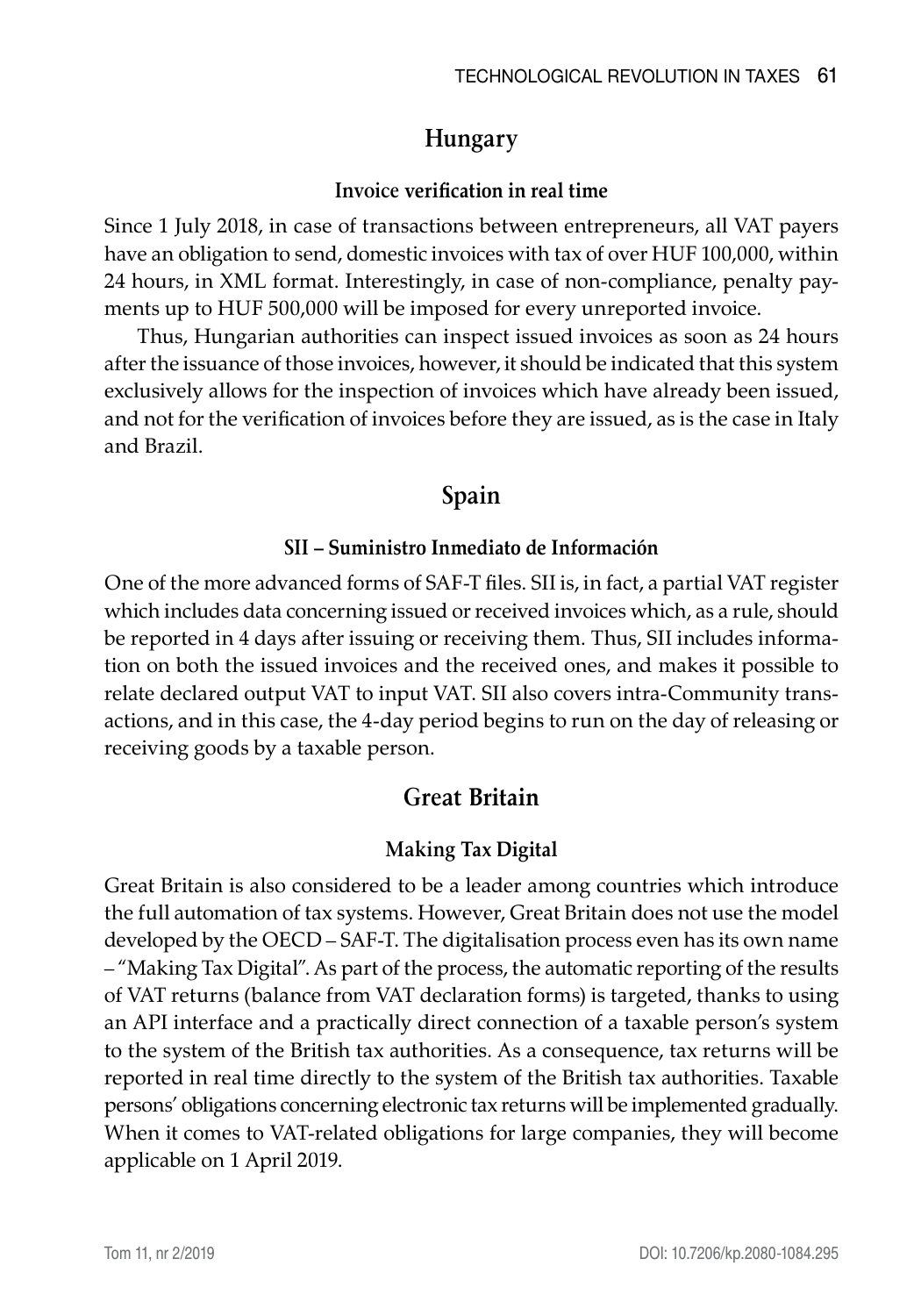# **The consequences of technological changes**

Widely available technologies which were completely unknown earlier (as JPK files) or were introduced optionally by taxable persons (tax functions in the ERP system) make it possible to completely or significantly automate a part of the financial processes. It should be noted that using such technologies should also ensure greater safety because the process automation and the automatic audit of those processes allows one to minimise the risk of making a mistake in financial operations.

Undoubtedly, subsequent changes introduced as part of the forced digitalisation of doing taxes meant that in case of many taxable persons, there was a temporary increase in expenditures for paying taxes and certain issues related to implementation and the necessity to adjust to the requirements specified by the tax authorities.

The current effect of the tax revolution in Poland may be noticed, among others, in the position in the ranking "Paying Taxes 2018"13 which was lowered by 4 places – from 47th to 51st place. However, this is probably the effect of the necessity to implement many changes which, in the long run, may have a positive influence on doing taxes in Poland if some processes become even more automated.14

Another consequence of the forced digitalisation of doing taxes is the possibility of conducting automatic tax inspections. From the statement of reasons for the government draft amendment of the Tax Ordinance Act and Certain Other Acts,<sup>15</sup> it seems quite clear what the purpose of introducing those changes is. It is the desire to conduct electronic tax inspections by designing JPK structures properly, and to develop an application for the tax authorities and tax inspection authorities. The application will support JPK files provided by audited persons. Thus, we are now getting to the point where the transparency of doing taxes increases significantly.

However, it is impossible not to notice the dangers which are associated with practically unlimited access to information on taxable persons for tax officials, and with the possibility of unauthorised access to those data.

The forced digitalisation of taxes may also mean positive effects for the same taxable persons, which are related to the increase in competitiveness in the IT market, and the greater universality of solutions which are already in use, and, as the result, a significant decrease in the prices of those solutions. One also must not overlook the fact that the opportunities obtained by the tax authorities may also be used by

<sup>13</sup> Report by the consulting company PwC and the World Bank.

<sup>&</sup>lt;sup>14</sup> This conclusion is confirmed on page 14 of the report "Paying Taxes 2019" published by PwC at https://www.pwc.com/gx/en/paying-taxes/pdf/pwc-paying-taxes-2019.pdf

<sup>15</sup> Sejm paper No. 3462.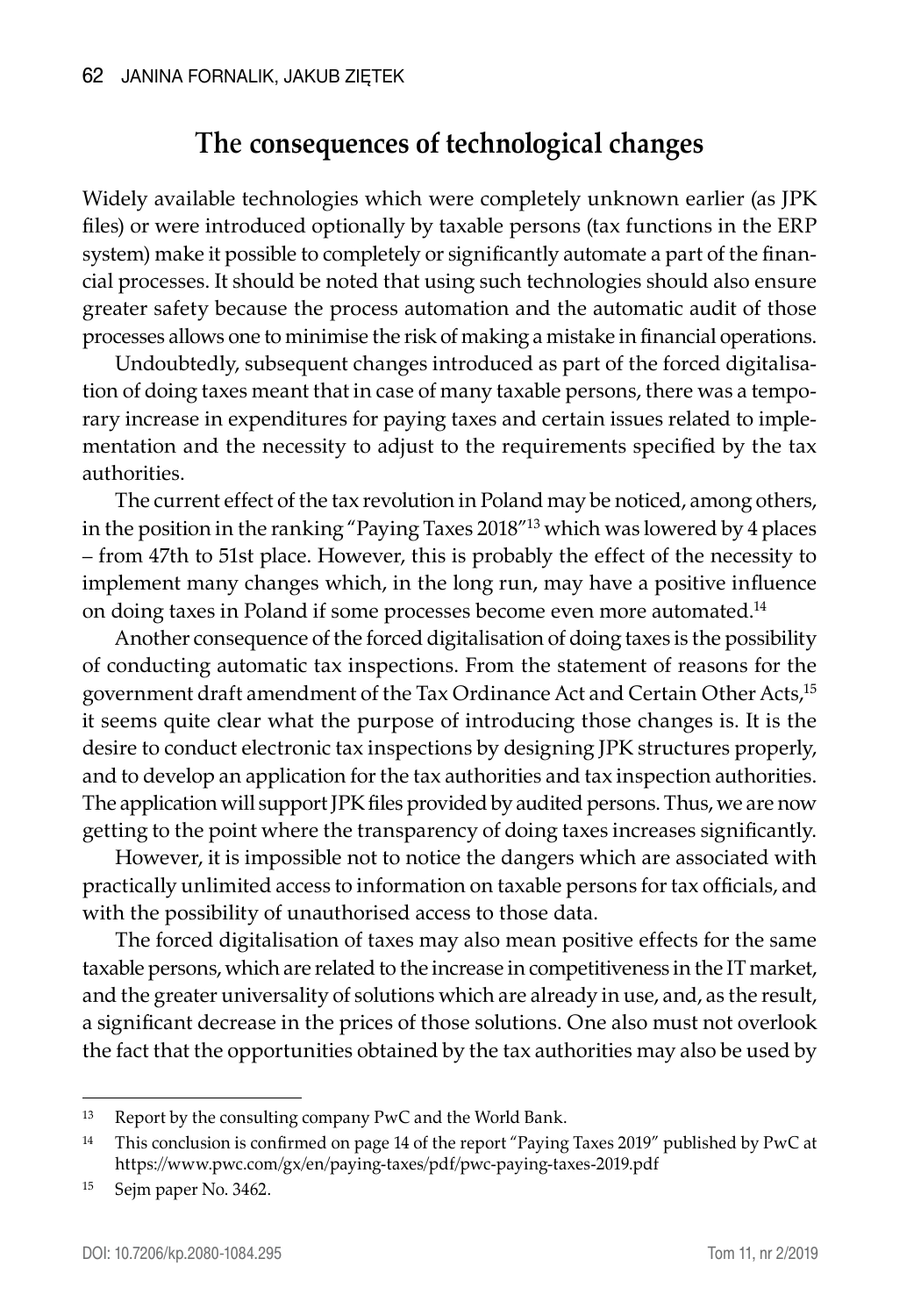taxable persons themselves. An internal automatic tax inspection should allow taxpayers to limit the tax risk and identify potential mistakes even prior reporting them to the tax authorities. The unified structure of files also makes it possible for consulting companies to develop applications which will significantly save their time that is necessary for conducting a standard tax audit, and the unified form of data presentation will make it possible to use those applications in a universal manner.

It should be noted, however, that technological development has only just begun, and there is still much to be done, both by taxable persons and by the tax authorities, in order to fully make use of the potential and possibilities brought by the digitalisation of doing taxes.

# **Potential development directions**

The thesis indicated at the beginning of this paper, according to which a real revolution in doing taxes in Poland began with the introduction of JPK is confirmed because starting from that moment, a number of mechanisms have been introduced in order to force financial data reporting by taxable persons, which makes it possible to analyse and verify those data automatically. The introduction of JPK files alone was the first step which started the process of the forced digitalisation of doing taxes. However, it is undoubtedly still the initial stage of the process.

The process of digitalisation is quickening and already bringing tangible benefits both to the tax authorities and to taxable persons themselves. Undoubtedly, the digitalisation of actual events and tax returns in digital form will be a fully universal phenomenon because the benefits offered by the use of new technologies are huge. Obviously, the phase of transition to new forms of tax reporting is full of challenges for both the tax authorities and taxable persons, but the necessity for changes is unavoidable.

There are different scenarios of what doing taxes will look like in 5–10 years. At the World Economic Forum in Davos in 2016, 816 observers indicated that in 2023 and 2025, the tax authorities will use the blockchain method to collect taxes.<sup>16</sup> What is the technology associated with bitcoin? It is a decentralised and distributed P2P (peer-to-peer), network within which performing a specified action must be accepted by all users, and the history of each event is saved and shared with the other users. There are also reports prepared by consulting companies in this regard, which

<sup>16</sup> Online access: https://www.coindesk.com/world-economic-forum-governments-blockchain (access: 21.12.2018).